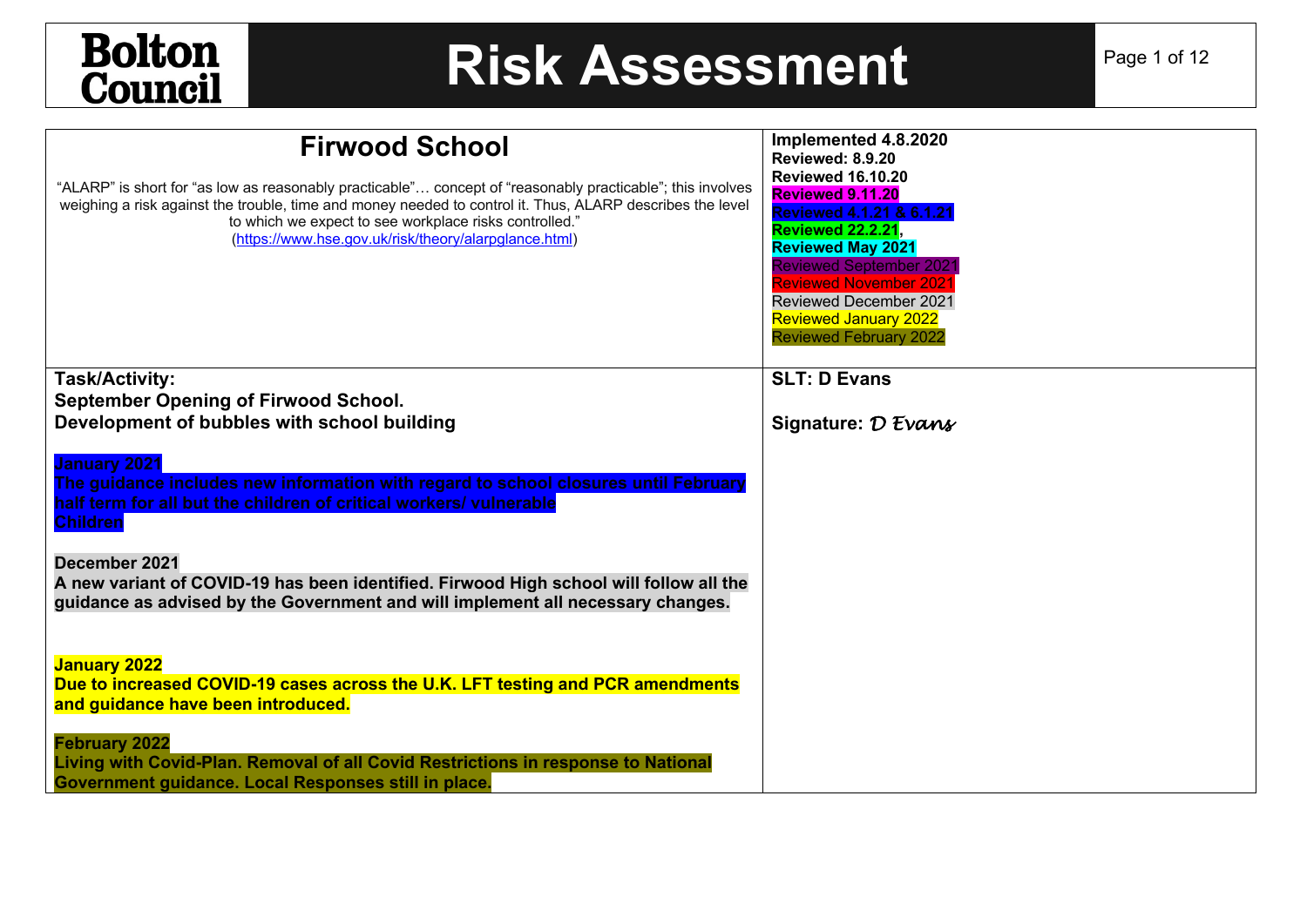| What are the hazards?                                                    | Who might be                                          | What are you already doing                                       | What further action or                                           | <b>Risk</b>  | <b>Action</b> | <b>Action</b> | <b>Date</b> |
|--------------------------------------------------------------------------|-------------------------------------------------------|------------------------------------------------------------------|------------------------------------------------------------------|--------------|---------------|---------------|-------------|
|                                                                          | harmed and how?                                       | to control the hazard?                                           | additional controls are                                          | rating       | by who        | by when       | completed   |
|                                                                          |                                                       |                                                                  | required                                                         | (after       |               |               |             |
| e.g. slip/trip hazards, electricity,<br>manual handling, work equipment, | e.g. staff, service users,<br>visitors etc and likely |                                                                  | (if necessary)                                                   | control      |               |               |             |
| stairs, doors, lifts etc                                                 | injury e.g. bruises, muscle                           |                                                                  |                                                                  | measures)    |               |               |             |
|                                                                          | strain, fracture, poisoning<br>etc                    |                                                                  |                                                                  |              |               |               |             |
| Cross contamination from                                                 | Pupils                                                |                                                                  | See Infection Control Poster                                     | $\mathsf{C}$ | <b>SLT</b>    |               |             |
| one person to another                                                    | Staff                                                 | <b>All Staff working within Firwood</b>                          |                                                                  |              |               |               |             |
|                                                                          |                                                       | School have been offered the                                     | See zone plan of school -                                        |              | All staff     |               |             |
|                                                                          |                                                       | vaccination.                                                     | Entry/exit points                                                |              |               |               |             |
|                                                                          |                                                       |                                                                  | Class/Staff rooms                                                |              |               |               |             |
|                                                                          |                                                       | All staff, and anyone working                                    | Toilet facilities                                                |              |               |               |             |
|                                                                          |                                                       | within the wider Firwood                                         | Isolation room                                                   |              |               |               |             |
|                                                                          |                                                       | community including cleaners,<br>kitchen staff and supply staff, | Outdoor provision                                                |              |               |               |             |
|                                                                          |                                                       | have been offered the                                            | All staff made aware of where                                    |              |               |               |             |
|                                                                          |                                                       | opportunity to be involved in                                    | these areas are located across                                   |              |               |               |             |
|                                                                          |                                                       | weekly Lateral Flow Testing                                      | each keystage.                                                   |              |               |               |             |
|                                                                          |                                                       |                                                                  |                                                                  |              |               |               |             |
|                                                                          |                                                       | Advice from Public Health to                                     | <b>Relocate Business Admin</b>                                   |              |               |               |             |
|                                                                          |                                                       | reduce number of visitors to                                     | Officer. Remaining 2 officers                                    |              |               |               |             |
|                                                                          |                                                       | school following an increase in                                  | have sufficient space between                                    |              |               |               |             |
|                                                                          |                                                       | positive covid cases Staff that<br>are vaccinated and all pupils | desks. Office door locked during<br>the day to limit other staff |              |               |               |             |
|                                                                          |                                                       | should take a lateral daily for 7                                | entering. All staff / students                                   |              |               |               |             |
|                                                                          |                                                       | days, if they are viewed to be a                                 | advised to use the window when                                   |              |               |               |             |
|                                                                          |                                                       | close contact. Unvaccinated staff                                | requiring info.                                                  |              |               |               |             |
|                                                                          |                                                       | to isolate as advised by NHS test                                | Also facilitate business admin                                   |              |               |               |             |
|                                                                          |                                                       | and trace. Staff rooms to be                                     | working from home to limit                                       |              |               |               |             |
|                                                                          |                                                       | zoned and maximum occupancy                                      | contact with staff                                               |              |               |               |             |
|                                                                          |                                                       | adhered to.                                                      |                                                                  |              |               |               |             |
|                                                                          |                                                       | Access via the outside of the                                    | Attention given to track and trace                               |              |               |               |             |
|                                                                          |                                                       | building as much as possible                                     | guidance - 2m for more than                                      |              |               |               |             |
|                                                                          |                                                       |                                                                  | 15min.                                                           |              |               |               |             |
|                                                                          |                                                       | Students who are able are                                        |                                                                  |              |               |               |             |
|                                                                          |                                                       | encouraged to carry out daily<br>lateral Flow testing when a     |                                                                  |              |               |               |             |
|                                                                          |                                                       | positive case is linked to their                                 | Continuous close monitoring of                                   |              |               |               |             |
|                                                                          |                                                       | class or for families/carers to be                               | environment. Seek further                                        |              |               |               |             |
|                                                                          |                                                       | encouraged to twice weekly                                       | guidance from LA H&S (Marilyn                                    |              |               |               |             |
|                                                                          |                                                       | lateral flow testing                                             | Lewis) if required.                                              |              |               |               |             |
|                                                                          |                                                       |                                                                  |                                                                  |              |               |               |             |
|                                                                          |                                                       | If single positive case within                                   |                                                                  |              |               |               |             |
|                                                                          |                                                       | class setting all close contacts                                 |                                                                  |              |               |               |             |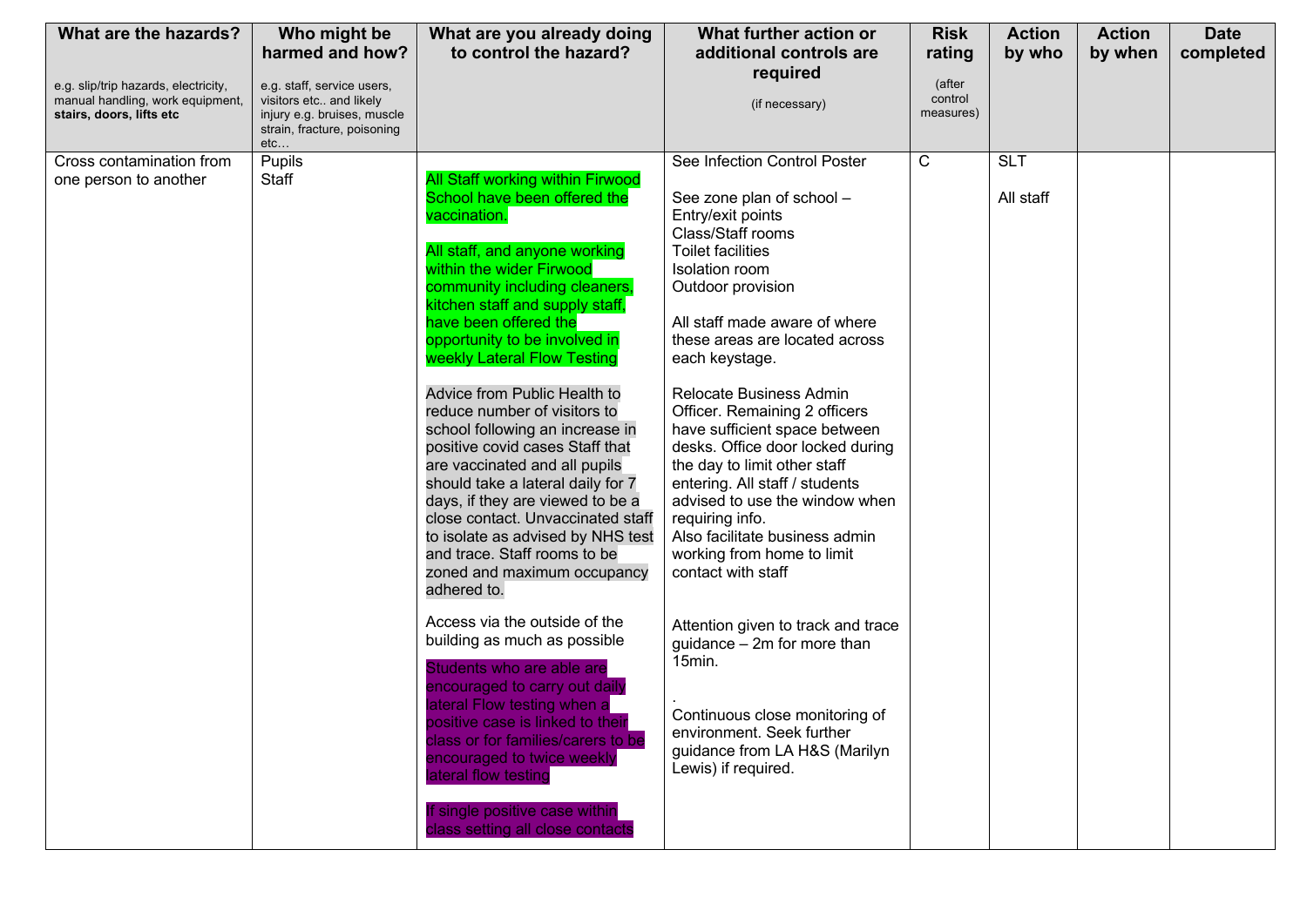| What are the hazards?                                                                                | Who might be<br>harmed and how?                                                                                            | What are you already doing<br>to control the hazard?                                                                                                                                                                                                                                                                                                                                                                                                                                                                                                                                                                                                                            | What further action or<br>additional controls are                                                                                                                  | <b>Risk</b><br>rating          | <b>Action</b><br>by who | <b>Action</b><br>by when | <b>Date</b><br>completed |
|------------------------------------------------------------------------------------------------------|----------------------------------------------------------------------------------------------------------------------------|---------------------------------------------------------------------------------------------------------------------------------------------------------------------------------------------------------------------------------------------------------------------------------------------------------------------------------------------------------------------------------------------------------------------------------------------------------------------------------------------------------------------------------------------------------------------------------------------------------------------------------------------------------------------------------|--------------------------------------------------------------------------------------------------------------------------------------------------------------------|--------------------------------|-------------------------|--------------------------|--------------------------|
| e.g. slip/trip hazards, electricity,<br>manual handling, work equipment,<br>stairs, doors, lifts etc | e.g. staff, service users,<br>visitors etc and likely<br>injury e.g. bruises, muscle<br>strain, fracture, poisoning<br>etc |                                                                                                                                                                                                                                                                                                                                                                                                                                                                                                                                                                                                                                                                                 | required<br>(if necessary)                                                                                                                                         | (after<br>control<br>measures) |                         |                          |                          |
|                                                                                                      |                                                                                                                            | encouraged to get PCR and sent<br>a warn and inform letter<br>Regular hand washing<br>Hand sanitiser freely available for<br>all staff<br>Masks to be worn by staff in<br>corridors (communal areas)<br>Increased cleaning rota<br>throughout the day - specified<br>staff to clean areas of school<br>between 8.15am - 9.15am.<br>Enhanced support from external<br>cleaning services from 11.15am<br>to 11.45 pm.<br>Staff and students of secondary<br>age and above in SEND settings,<br>alternative provision settings,<br>and SEND units within<br>mainstream settings or<br>equivalent in further education<br>colleges are advised to continue<br>twice-weekly testing. | Posters requesting all visitors<br>including parents to wear face<br>masks.<br>Walkie Talkies ordered to ensure<br>communication can take place<br>between classes |                                |                         |                          |                          |
| In the event of Bubbles<br>being reintroduced (N/A)                                                  | Pupils<br>Parents<br>Staff                                                                                                 | Minimal movement through<br>internal corridors<br>Staggered playtime and<br>lunchtime rotas.<br>Supervision of pupils in double<br>bubble rather than across school.                                                                                                                                                                                                                                                                                                                                                                                                                                                                                                            | See Infection Control Poster                                                                                                                                       | $\mathsf{C}$                   |                         |                          |                          |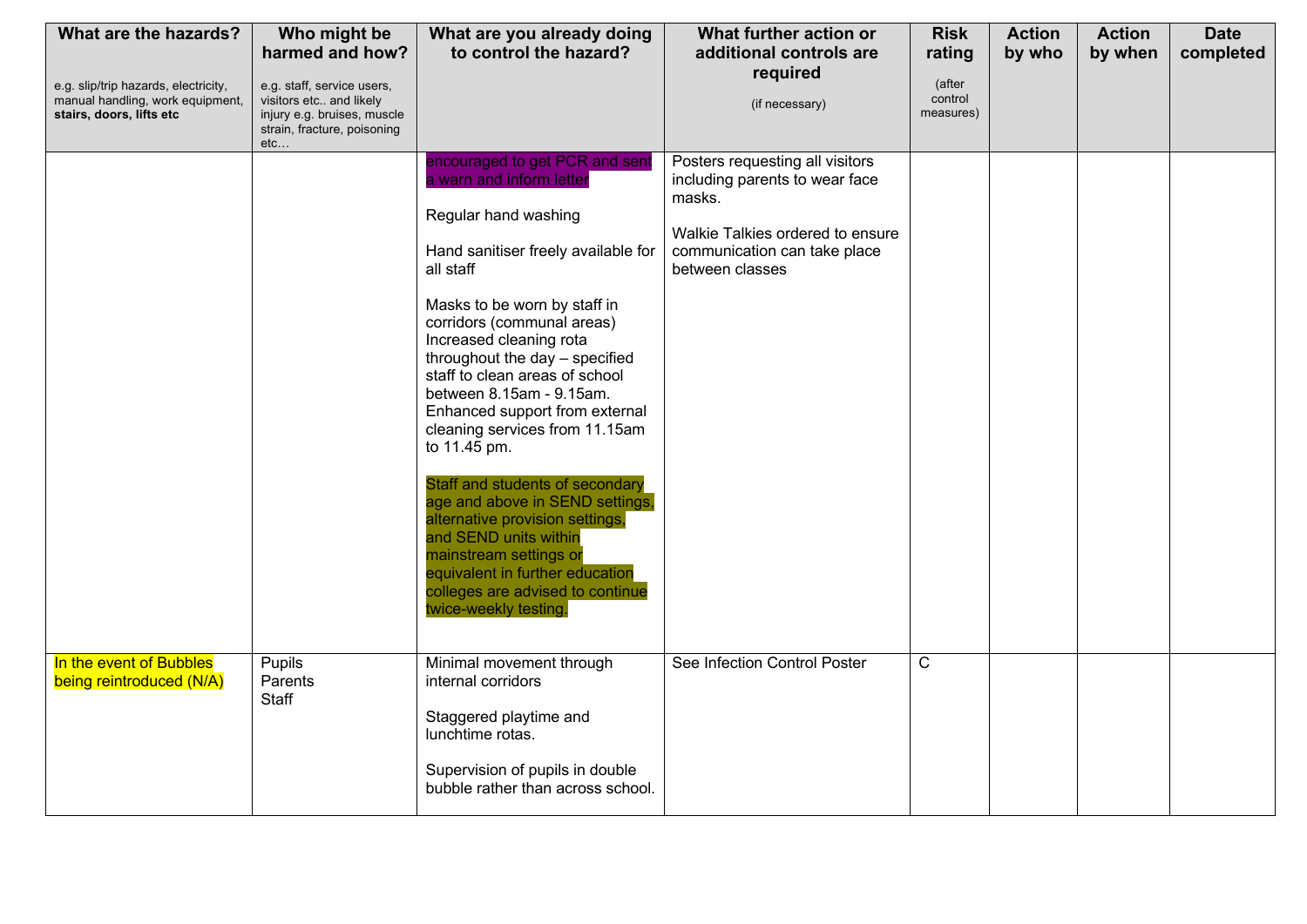| What are the hazards?                                                                                | Who might be<br>harmed and how?                                                                                            | What are you already doing<br>to control the hazard?                                                                                                                                                                                                                                                                                                                                    | What further action or<br>additional controls are                                                                                                                                                                                                                                                                                                    | <b>Risk</b><br>rating          | <b>Action</b><br>by who                           | <b>Action</b><br>by when | <b>Date</b><br>completed |
|------------------------------------------------------------------------------------------------------|----------------------------------------------------------------------------------------------------------------------------|-----------------------------------------------------------------------------------------------------------------------------------------------------------------------------------------------------------------------------------------------------------------------------------------------------------------------------------------------------------------------------------------|------------------------------------------------------------------------------------------------------------------------------------------------------------------------------------------------------------------------------------------------------------------------------------------------------------------------------------------------------|--------------------------------|---------------------------------------------------|--------------------------|--------------------------|
| e.g. slip/trip hazards, electricity,<br>manual handling, work equipment,<br>stairs, doors, lifts etc | e.g. staff, service users,<br>visitors etc and likely<br>injury e.g. bruises, muscle<br>strain, fracture, poisoning<br>etc |                                                                                                                                                                                                                                                                                                                                                                                         | required<br>(if necessary)                                                                                                                                                                                                                                                                                                                           | (after<br>control<br>measures) |                                                   |                          |                          |
|                                                                                                      |                                                                                                                            | Bubbles crossed as an absolute<br>necessity and staff to wear face<br>coverings (visors or masks)                                                                                                                                                                                                                                                                                       |                                                                                                                                                                                                                                                                                                                                                      |                                |                                                   |                          |                          |
| Cross contamination from<br>one location to another in<br>the building                               | Pupils<br>Staff                                                                                                            | Masks to be worn in corridors<br>and unloading buses.<br>2 new medical rooms set up to<br>aid administering of medication.<br>All visitors (contractors/parents)<br>to wear face coverings in the<br>building and on school site. They<br>will be directed to handwashing<br>and hand sanitisers.<br>Wall mounted hand sanitisers at<br>entry/exit points, classrooms and<br>bathrooms. | See zone plan of school -<br>Entry/exit points<br>Class rooms<br>Staff rooms - create a second<br>area on green floor<br><b>Toilet facilities</b><br>Isolation room<br>Outdoor provision<br>See infection control poster<br>Track and Trace protocols in<br>place.<br>Cabinets / key stores ordered to<br>ensure storage of medication is<br>correct | $\mathsf{C}$                   |                                                   |                          |                          |
| Cross contamination from<br>one resource/equipment to<br>another.                                    | Pupils<br><b>Staff</b>                                                                                                     | Process at the end of the day to<br>clean small equipment using<br>spray<br>Antibacterial wipes available in<br>classroom.<br>Daily cleaning schedule in place                                                                                                                                                                                                                          | See infection control poster.<br>See zone plan.<br>Cleaning schedule for within<br>building and external areas.                                                                                                                                                                                                                                      | $\mathsf{C}$                   | Class<br>staff<br>Site staff<br>Cleaning<br>staff |                          |                          |
| Cross contamination from<br>an external setting to<br>Firwood school.                                | Pupils<br>Parents<br>Staff                                                                                                 | Parents to inform Firwood of<br>other settings being accessed.<br>SLT to contact parents to discuss<br>cross contamination.<br>Social distance requirements at<br>Firwood to be considered as a                                                                                                                                                                                         | See zone plan<br>See infection control poster<br>Transport department and other<br>professionals to share any                                                                                                                                                                                                                                        | C                              | <b>SLT</b>                                        |                          |                          |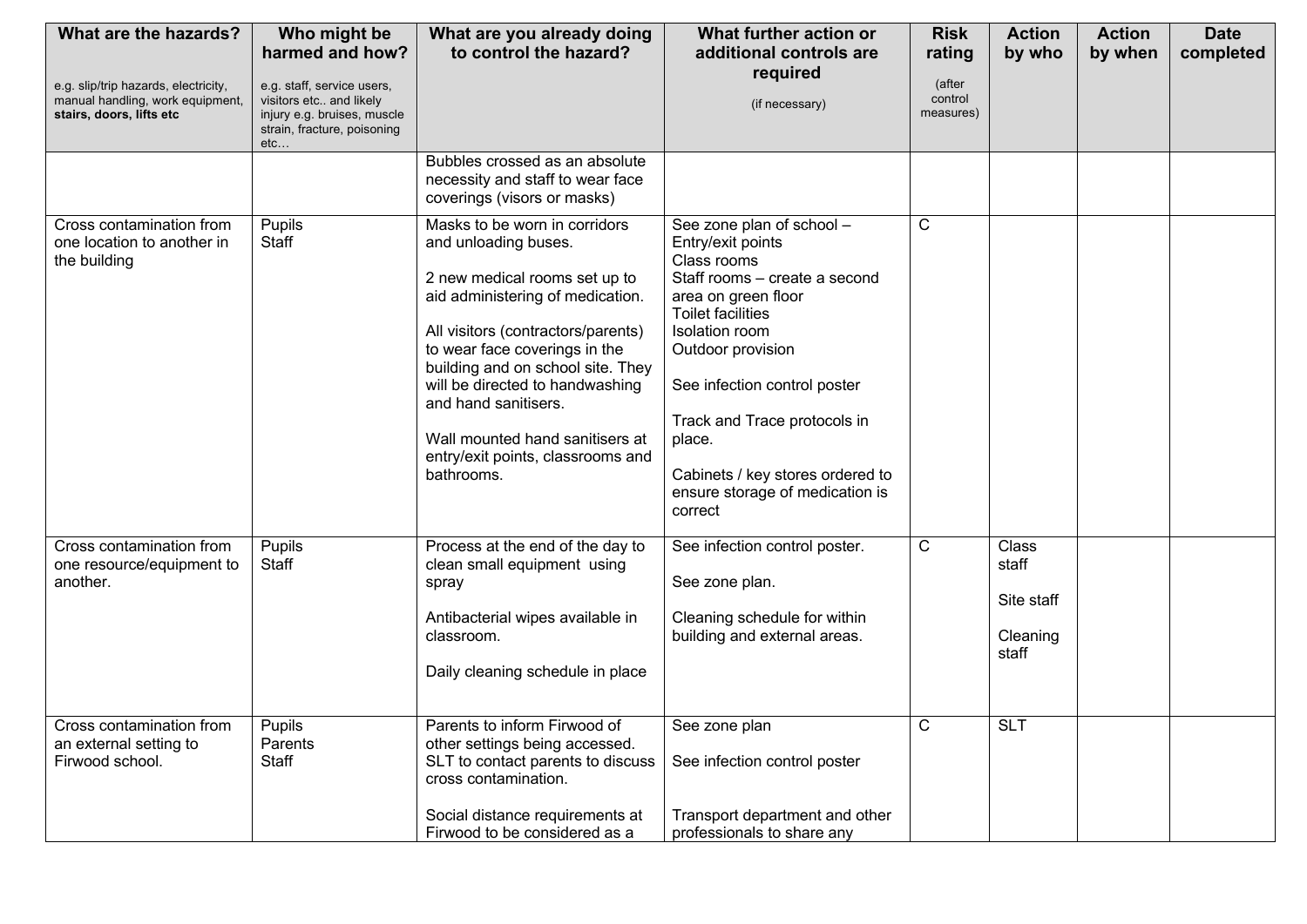| What are the hazards?                                                                                | Who might be<br>harmed and how?                                                                                            | What are you already doing<br>to control the hazard?                                                                                                                                                                                                                                                   | What further action or<br>additional controls are                                                                                  | <b>Risk</b><br>rating          | <b>Action</b><br>by who      | <b>Action</b><br>by when | <b>Date</b><br>completed |
|------------------------------------------------------------------------------------------------------|----------------------------------------------------------------------------------------------------------------------------|--------------------------------------------------------------------------------------------------------------------------------------------------------------------------------------------------------------------------------------------------------------------------------------------------------|------------------------------------------------------------------------------------------------------------------------------------|--------------------------------|------------------------------|--------------------------|--------------------------|
| e.g. slip/trip hazards, electricity,<br>manual handling, work equipment,<br>stairs, doors, lifts etc | e.g. staff, service users,<br>visitors etc and likely<br>injury e.g. bruises, muscle<br>strain, fracture, poisoning<br>etc |                                                                                                                                                                                                                                                                                                        | required<br>(if necessary)                                                                                                         | (after<br>control<br>measures) |                              |                          |                          |
|                                                                                                      |                                                                                                                            | priority alongside preventative<br>measures in the other setting.<br><b>Track and Trace responsible for</b><br>advising and liaising with Covid+<br>contacts                                                                                                                                           | parental requests to drop off/pick<br>up children apart from Firwood.                                                              |                                |                              |                          |                          |
| National/Local lockdown<br>restrictions /increase in "R"<br>rate                                     | Pupils<br><b>Staff</b><br>Parents                                                                                          | Close liaison with Public Health<br>Bolton and local authority.<br>Regular review of procedures in<br>place.<br><b>CV/CEV members of Firwood</b><br>School, including pregnant<br>women, should attend work/<br><b>School as normal following</b><br><b>Government guidance and Risk</b><br>Assessment | Communication with parents<br>regarding any changes<br>Following policy from<br>performance department of<br><b>Bolton Council</b> | $\overline{C}$                 | <b>SLT</b>                   |                          |                          |
| Bio hazards<br>(toileting/intimate<br>care/sensory behaviour ie.<br>Spitting)<br>Vomit               | Pupils<br>Staff                                                                                                            | Aprons/gloves/masks to be worn<br>for toileting<br>Staff involved with intimate care<br>and changing should wear<br>apron/gloves/mask and visor<br>PPE equipment (as above<br>including visor) to be worn.<br>Intimate care schedule in place<br>to allow sufficient time for<br>cleaning between use. | See infection control poster<br>Intimate care protocol<br>Alternative to face visors - safety<br>glasses.                          | $\overline{C}$                 | Class<br>staff<br>Site staff |                          |                          |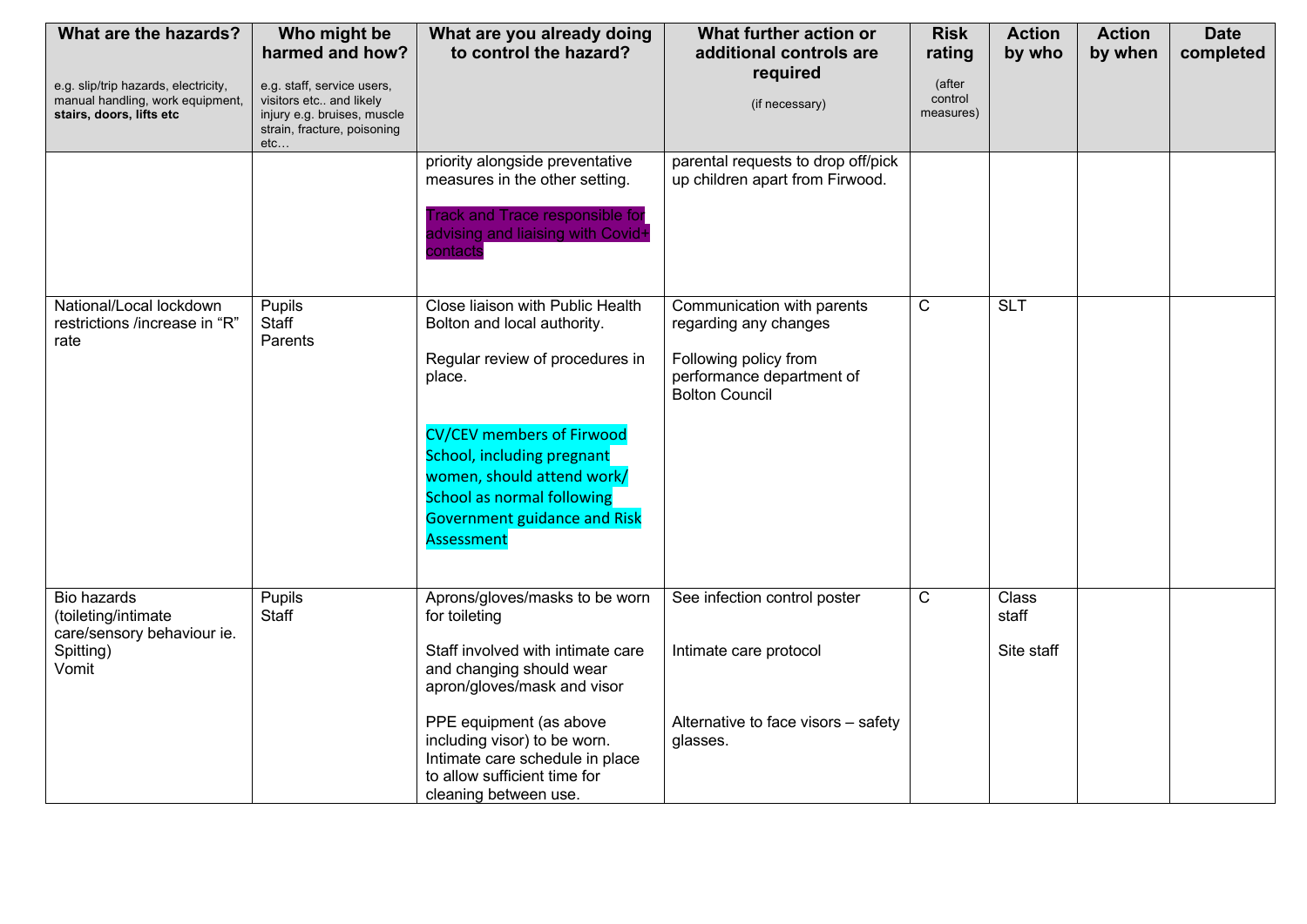| What are the hazards?                                                                                                        | Who might be                                                                                                               | What are you already doing                                                                                                                                                                                                                                                                                                                                                                                                                                                                                                                                                                                                                                                                                                                                                                                                                                                                                                              | What further action or                                                                                                                                                                                                                                                                                                                                                                    | <b>Risk</b>                    | <b>Action</b>        | <b>Action</b> | <b>Date</b> |
|------------------------------------------------------------------------------------------------------------------------------|----------------------------------------------------------------------------------------------------------------------------|-----------------------------------------------------------------------------------------------------------------------------------------------------------------------------------------------------------------------------------------------------------------------------------------------------------------------------------------------------------------------------------------------------------------------------------------------------------------------------------------------------------------------------------------------------------------------------------------------------------------------------------------------------------------------------------------------------------------------------------------------------------------------------------------------------------------------------------------------------------------------------------------------------------------------------------------|-------------------------------------------------------------------------------------------------------------------------------------------------------------------------------------------------------------------------------------------------------------------------------------------------------------------------------------------------------------------------------------------|--------------------------------|----------------------|---------------|-------------|
|                                                                                                                              | harmed and how?                                                                                                            | to control the hazard?                                                                                                                                                                                                                                                                                                                                                                                                                                                                                                                                                                                                                                                                                                                                                                                                                                                                                                                  | additional controls are                                                                                                                                                                                                                                                                                                                                                                   | rating                         | by who               | by when       | completed   |
| e.g. slip/trip hazards, electricity,<br>manual handling, work equipment,<br>stairs, doors, lifts etc                         | e.g. staff, service users,<br>visitors etc and likely<br>injury e.g. bruises, muscle<br>strain, fracture, poisoning<br>etc |                                                                                                                                                                                                                                                                                                                                                                                                                                                                                                                                                                                                                                                                                                                                                                                                                                                                                                                                         | required<br>(if necessary)                                                                                                                                                                                                                                                                                                                                                                | (after<br>control<br>measures) |                      |               |             |
| Disruptive behaviour<br>Not being able to maintain<br>social distance when<br>providing support<br>Spitting<br><b>Biting</b> | Pupils<br><b>Staff</b>                                                                                                     | Reward and encourage. Use<br>visuals to clarify expectations.<br>Clear boundaries and<br>expectations.<br>Variety of PPE available<br>depending on pupil needs<br>(visor/glasses).<br>Social story to prepare children<br>for the use of PPE in school.<br>All pupils vetted for COVID<br>symptoms at school and home.<br>Expectations communicated for<br>parents to be vigilant regarding<br>symptoms.<br>Adults to be team-teach trained<br>Avoid physical intervention -<br>report to SLT and parents<br>Walkie Talkie and support<br>protocol in place. Communication<br>sytem available for staff to<br>support from within the bubble<br>system. Class bubbles will only<br>be breached in emergency<br>situations. Access via the outside<br>of the building.<br>Posters reminding of social<br>distance, frequent hand washing<br>and cleaning facilities in place.<br>All classrooms have sinks for<br>frequent hand washing. | Individual risk assessments and<br>behaviour plans completed for<br>children with frequent behaviours<br>that challenge.<br>Dynamic risk assessments<br>Alternative to face visors - safety<br>glasses.<br>"Safe working in education, child<br>care and children's social care<br>settings" Gov UK 21.7.20<br>Refers to non symptomatic<br>children receiving usual care and<br>support. | $\mathsf{C}$                   | Class<br>staff<br>LB |               |             |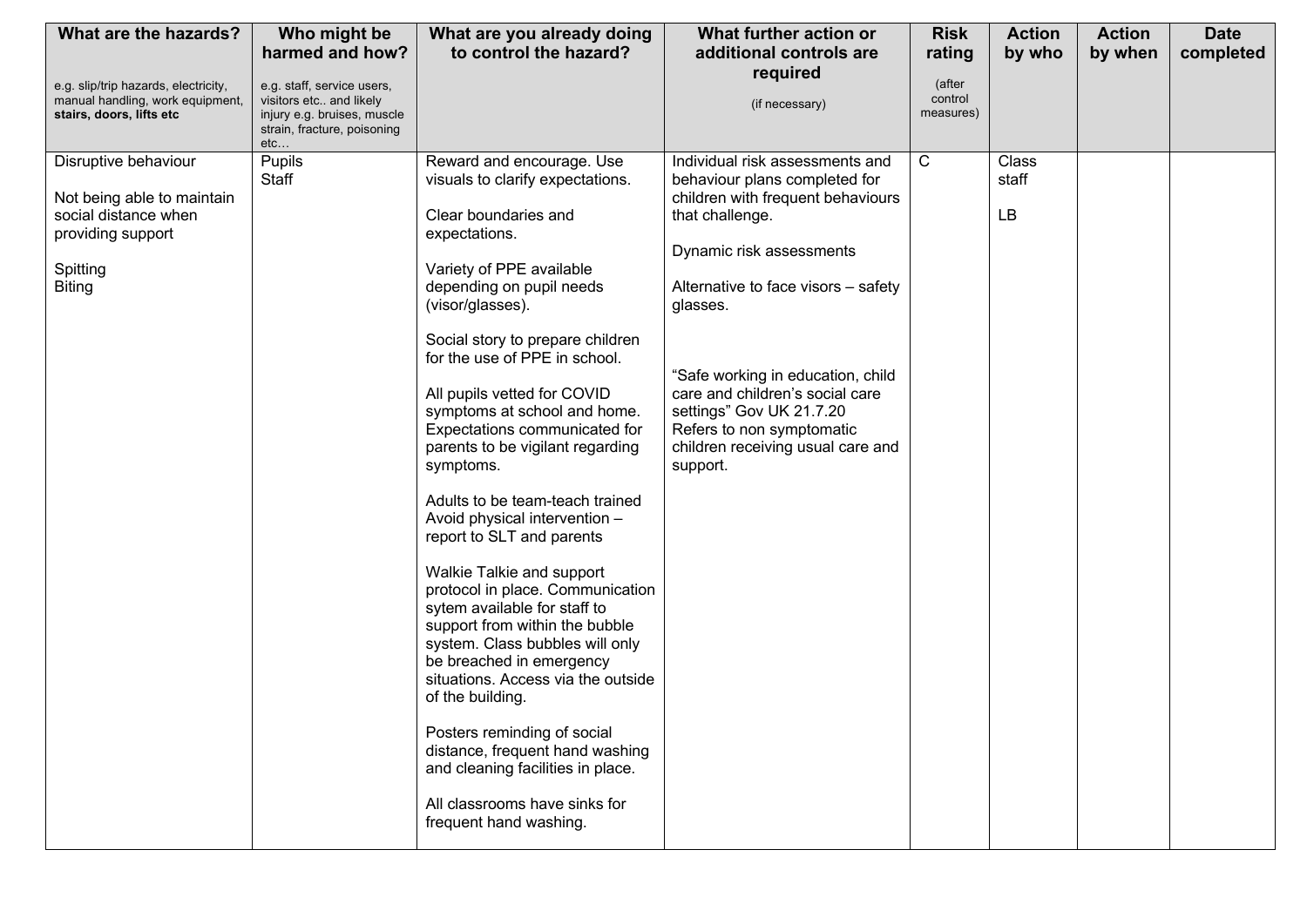| What are the hazards?                                                                                | Who might be<br>harmed and how?                                                                                            | What are you already doing<br>to control the hazard?                                                                                                                                                                                                                                                                                                                                                          | What further action or<br>additional controls are                                                                                                                                                          | <b>Risk</b><br>rating          | <b>Action</b><br>by who           | <b>Action</b><br>by when | <b>Date</b><br>completed |
|------------------------------------------------------------------------------------------------------|----------------------------------------------------------------------------------------------------------------------------|---------------------------------------------------------------------------------------------------------------------------------------------------------------------------------------------------------------------------------------------------------------------------------------------------------------------------------------------------------------------------------------------------------------|------------------------------------------------------------------------------------------------------------------------------------------------------------------------------------------------------------|--------------------------------|-----------------------------------|--------------------------|--------------------------|
| e.g. slip/trip hazards, electricity,<br>manual handling, work equipment,<br>stairs, doors, lifts etc | e.g. staff, service users,<br>visitors etc and likely<br>injury e.g. bruises, muscle<br>strain, fracture, poisoning<br>etc |                                                                                                                                                                                                                                                                                                                                                                                                               | required<br>(if necessary)                                                                                                                                                                                 | (after<br>control<br>measures) |                                   |                          |                          |
|                                                                                                      |                                                                                                                            | Specific children to have<br>individual risk assessments. To<br>facilitate de escalation and<br>physical movement breaks (As<br>necessary) staff to wear face<br>coverings to escort children<br>around school.                                                                                                                                                                                               |                                                                                                                                                                                                            |                                |                                   |                          |                          |
| Known medical needs                                                                                  | Pupils<br>Staff                                                                                                            | Prescribed medication readily<br>available as identified in specific<br>care plans                                                                                                                                                                                                                                                                                                                            | Staff trained to administer<br>medication.                                                                                                                                                                 | E                              | Class<br>staff<br>School<br>nurse |                          |                          |
| COVID symptoms                                                                                       | Pupils<br>Parents<br>Other professionals<br><b>Staff</b>                                                                   | PPE equipment available for<br>accompanying staff who are<br>supporting individuals with any<br>symptoms.<br>Government guidance followed<br>for track and trace and<br>quarantine periods.<br>Staff to isolate following a<br>positive LFT if they have<br>symptoms obtain a PCR<br>Staff who test positive with a LFT<br>and have no symptoms do not<br>get a PCR and isolate as<br>stipulated by guidance. | See infection control poster<br><b>Staff Briefing information</b><br>Follow guidance from Bolton<br>Council - Policy and<br>Performance Dept.<br>Day 5,6,7 and 10 day Self<br>isolation guidance provided. | $\mathbf C$                    | <b>SLT</b><br>All staff           |                          |                          |
| First aid                                                                                            | Pupils<br>Staff                                                                                                            | First aid boxes in various rooms<br>across keystages<br>First aiders in school building<br>School nurses on site<br>First aiders on call in school<br>building to wear full PPE.                                                                                                                                                                                                                              | See infection control poster.<br>Staff briefing information<br>Staff rota identifies first aiders on<br>site.                                                                                              | E                              | Certified<br>first<br>aiders      |                          |                          |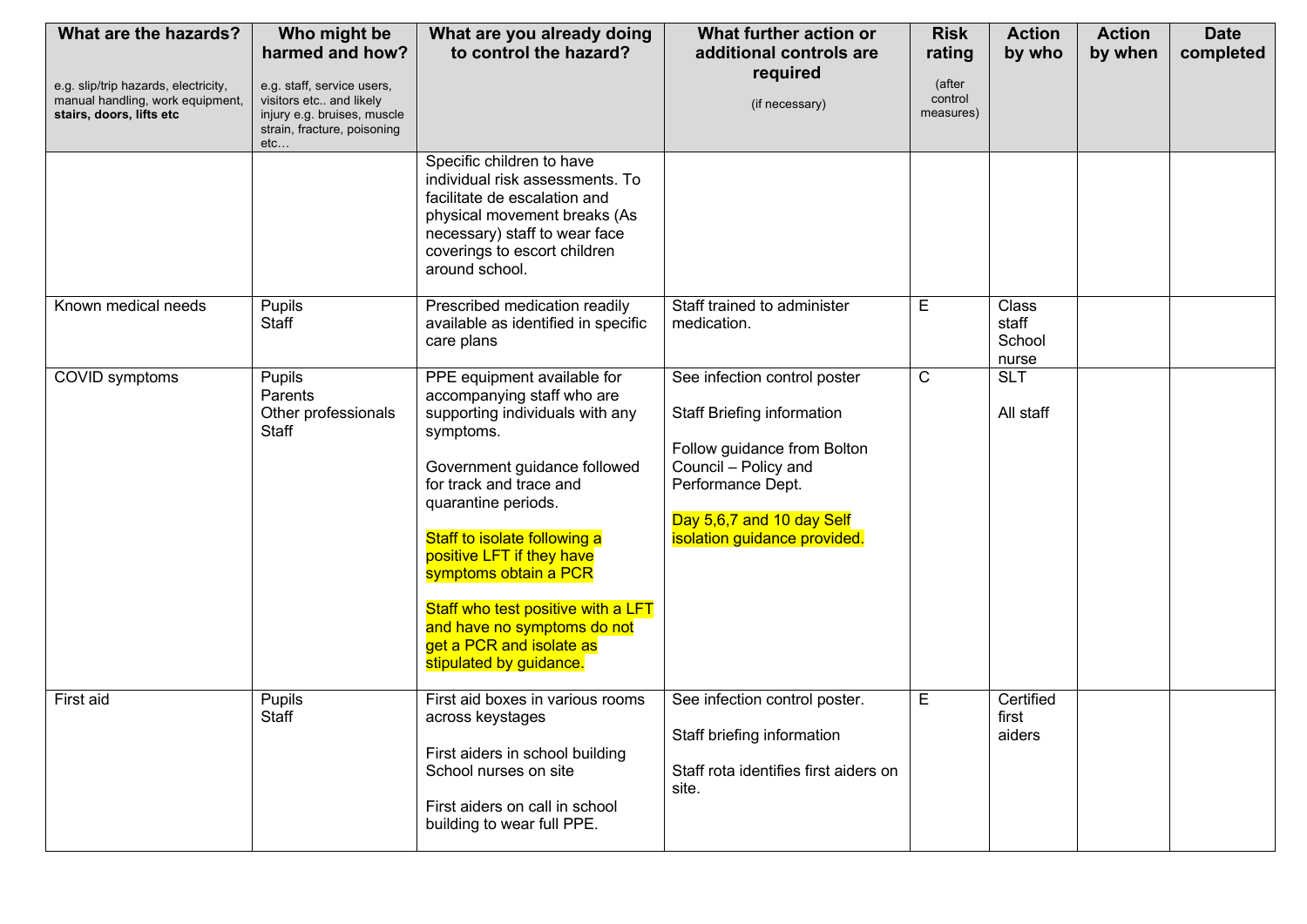| What are the hazards?                                                                                | Who might be<br>harmed and how?                                                      | What are you already doing<br>to control the hazard?                                                                                                                                                                                                          | What further action or<br>additional controls are                                                                                                                                                                                     | <b>Risk</b><br>rating          | <b>Action</b><br>by who                               | <b>Action</b><br>by when | <b>Date</b><br>completed |
|------------------------------------------------------------------------------------------------------|--------------------------------------------------------------------------------------|---------------------------------------------------------------------------------------------------------------------------------------------------------------------------------------------------------------------------------------------------------------|---------------------------------------------------------------------------------------------------------------------------------------------------------------------------------------------------------------------------------------|--------------------------------|-------------------------------------------------------|--------------------------|--------------------------|
| e.g. slip/trip hazards, electricity,<br>manual handling, work equipment,<br>stairs, doors, lifts etc | e.g. staff, service users,<br>visitors etc and likely<br>injury e.g. bruises, muscle |                                                                                                                                                                                                                                                               | required<br>(if necessary)                                                                                                                                                                                                            | (after<br>control<br>measures) |                                                       |                          |                          |
|                                                                                                      | strain, fracture, poisoning<br>etc                                                   |                                                                                                                                                                                                                                                               |                                                                                                                                                                                                                                       |                                |                                                       |                          |                          |
| Vehicles on school site<br>Movement of people and<br>vehicles simultaneously.                        | Pupil<br>Parents<br>Staff<br>Other professionals                                     | External entry/exit points<br>identified.<br>Minibus movement timed onto<br>and off site.<br>Maximum speed limit for vehicles<br>on site "5 miles per hour"<br>Specific parking bays identified<br>for minibuses.<br>Share risk assessment with<br>transport. | Warning signs<br>Continuous close monitoring of<br>volume of traffic. Seek further<br>guidance from LA H&S (Marilyn<br>Lewis) if required.<br>Communication with parents to<br>avoid coming onto site unless<br>absolutely necessary. | C                              | <b>SLT</b><br>Site staff                              |                          |                          |
|                                                                                                      |                                                                                      | Safe working practice on<br>home/School transport received.<br>All Transport staff to wear masks<br>- Driver and Passenger<br>Assistant                                                                                                                       |                                                                                                                                                                                                                                       |                                |                                                       |                          |                          |
| <b>Cleaning fluids</b><br>Enhanced daily<br>cleaning needed<br>for equipment and<br>surfaces         | Pupils<br>Staff<br>Poisoning                                                         | School compliant with COSHH<br>regulations<br>Cleaning products in school and<br>classrooms kept high out of<br>pupils reach<br>Chemical containers to be less<br>than 5 litre capacity.                                                                      | Only cleaning products<br>purchased by school to be<br>school premises in clearly<br>marked containers                                                                                                                                | $\mathsf{C}$                   | All class<br>staff<br>Site staff<br>Cleaning<br>staff |                          |                          |
| <b>Hand sanitiser</b><br>Drinking<br>Skin irritation                                                 | Pupils<br>Staff                                                                      | Hand sanitiser at key points in<br>school. Kept out of reach<br>Close supervision of pupils -<br>encouraged to wash hands<br>rather than use hand sanitiser.                                                                                                  | Site staff to refill bottles when<br>needed. Large and small bottles<br>to have clear labels.                                                                                                                                         | E                              | All staff<br>Site staff                               |                          |                          |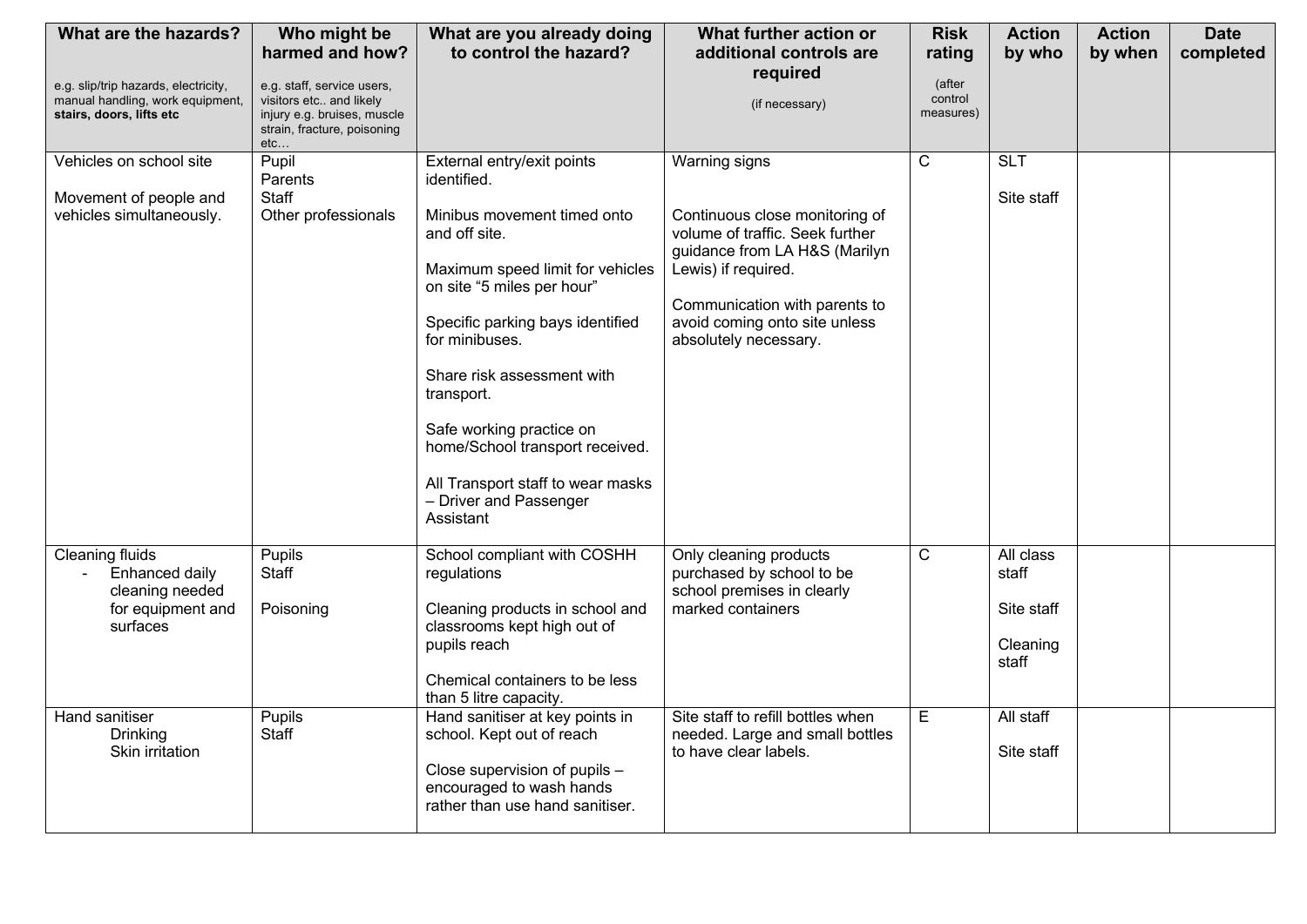| What are the hazards?<br>e.g. slip/trip hazards, electricity,<br>manual handling, work equipment,                          | Who might be<br>harmed and how?<br>e.g. staff, service users,<br>visitors etc and likely | What are you already doing<br>to control the hazard?                                                                                                                                                                                                                                                                                                                                                                                                                      | What further action or<br>additional controls are<br>required<br>(if necessary)                                                                                                       | <b>Risk</b><br>rating<br>(after<br>control | <b>Action</b><br>by who | <b>Action</b><br>by when | <b>Date</b><br>completed |
|----------------------------------------------------------------------------------------------------------------------------|------------------------------------------------------------------------------------------|---------------------------------------------------------------------------------------------------------------------------------------------------------------------------------------------------------------------------------------------------------------------------------------------------------------------------------------------------------------------------------------------------------------------------------------------------------------------------|---------------------------------------------------------------------------------------------------------------------------------------------------------------------------------------|--------------------------------------------|-------------------------|--------------------------|--------------------------|
| stairs, doors, lifts etc                                                                                                   | injury e.g. bruises, muscle<br>strain, fracture, poisoning<br>etc                        |                                                                                                                                                                                                                                                                                                                                                                                                                                                                           |                                                                                                                                                                                       | measures)                                  |                         |                          |                          |
|                                                                                                                            |                                                                                          | Pupils with skin conditions known<br>to school nurse and class teams.                                                                                                                                                                                                                                                                                                                                                                                                     |                                                                                                                                                                                       |                                            |                         |                          |                          |
| Visiting professionals and<br>services<br>Risk from virus<br>Pupils anxious about<br>appearance of adults in<br><b>PPE</b> | Pupils<br>Staff                                                                          | Regular hand washing<br>External access to classroom<br>locations.<br>Social stories reflecting adults<br>wearing PPE<br>Firwood to request guidance<br>documents from other services.<br>Track/Trace protocol and<br>recording system in place<br>Social distancing measures and<br>guidance posters in place.                                                                                                                                                           | Knowledge of expectations of<br>other services ie. Services<br>directing staff to wear PPE<br>File containing relevant<br>information for pupil/staff contact<br>in office at Firwood | D                                          | Office<br>staff/SLT     |                          |                          |
| Contractors/Visitors                                                                                                       | Pupils<br><b>Staff</b><br>Contractors/Visitors                                           | No unauthorised visitors allowed<br>into building, appointment only<br>entrance.<br>Planned visits to be recorded in<br>the diary at Firwood and<br>Reception at BSCA informed<br>Essential contractors only<br>During National Lockdown no<br>visitors to be within school during<br>pupil attendance hours. Any<br>Essential contractors brought in<br>out of school hours and all staff<br>informed<br>Track/Trace protocol and visitor<br>management policy in place. | Site manager to inform SLT of<br>expected contractors.<br>Essential contractors to wear<br>face masks available at main<br>reception desk.                                            | D                                          | AH                      |                          |                          |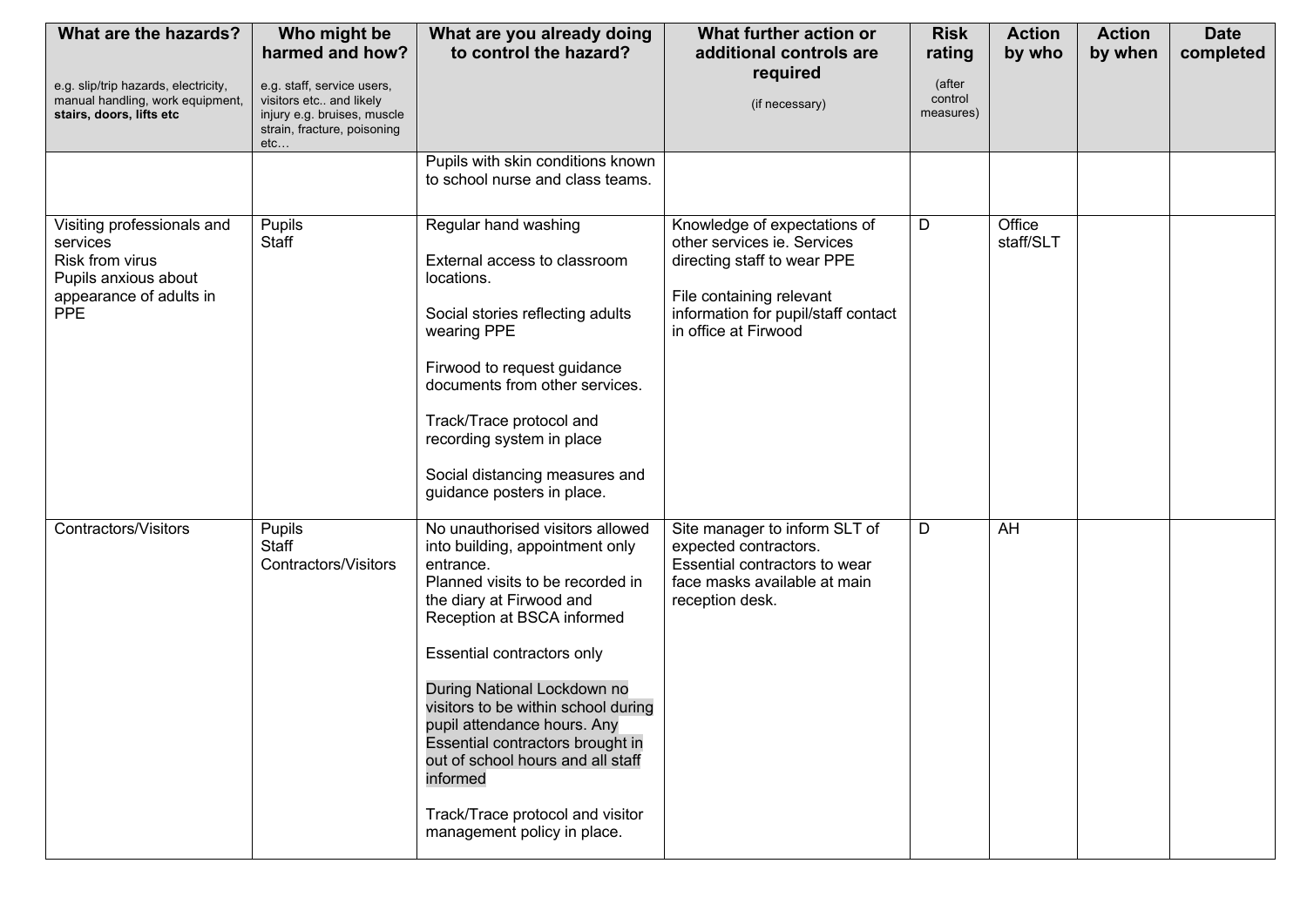| What are the hazards?                                                                                              | Who might be<br>harmed and how?                                                                                                                                                          | What are you already doing<br>to control the hazard?                                                                                                                                                                                                                                                                                 | What further action or<br>additional controls are                                                                               | <b>Risk</b><br>rating          | <b>Action</b><br>by who      | <b>Action</b><br>by when | <b>Date</b><br>completed |
|--------------------------------------------------------------------------------------------------------------------|------------------------------------------------------------------------------------------------------------------------------------------------------------------------------------------|--------------------------------------------------------------------------------------------------------------------------------------------------------------------------------------------------------------------------------------------------------------------------------------------------------------------------------------|---------------------------------------------------------------------------------------------------------------------------------|--------------------------------|------------------------------|--------------------------|--------------------------|
| e.g. slip/trip hazards, electricity,<br>manual handling, work equipment,<br>stairs, doors, lifts etc               | e.g. staff, service users,<br>visitors etc and likely<br>injury e.g. bruises, muscle<br>strain, fracture, poisoning<br>etc                                                               |                                                                                                                                                                                                                                                                                                                                      | required<br>(if necessary)                                                                                                      | (after<br>control<br>measures) |                              |                          |                          |
|                                                                                                                    |                                                                                                                                                                                          | Masks to be worn in meetings<br>with NHS staff and multiple<br>organisations.                                                                                                                                                                                                                                                        |                                                                                                                                 |                                |                              |                          |                          |
| Availability and use of<br>PPE:<br>Gloves, aprons, masks,<br>visors and safety<br>goggles/glasses<br>Pupil anxiety | Pupils<br>Staff                                                                                                                                                                          | Covered bins<br>Wall mounted hand sanitisers<br>Guidance poster for putting on<br>and removing PPE displayed in<br>classrooms and close to<br>bathroom facilities.<br>Social stories for pupils to<br>explain visually that adults in<br>school may appear differently.                                                              | Consider use of safety goggles<br>as an alternative to visors<br>Arrange with site staff to replace<br>and refill as necessary. | E                              | All staff                    |                          |                          |
| Snack and Feeding                                                                                                  | Pupils<br>Staff                                                                                                                                                                          | Serving snack - regular<br>handwashing and cleaning of<br>surfaces before and after.<br>Feeding which requires very<br>close proximity and hand to<br>mouth contact - staff to wear full<br><b>PPE</b><br>Tube feeding procedures -<br>trained staff wearing full PPE.                                                               |                                                                                                                                 | E                              | All staff /<br><b>Nurses</b> |                          |                          |
| <b>Building compliance</b>                                                                                         | Staff, Pupils, Visitors,<br>Parents, Governors,<br>Cleaning Staff,<br><b>Vulnerable Pupils</b><br>and Groups, e.g.<br>pregnant<br>workers/people<br>with underlying<br>health conditions | Site Manager to confirm that<br>compliance and building checks<br>are up to date and recorded and<br>any issues acted upon.<br>Site Team have been completing<br>the weekly compliance checks<br>on both sites<br>Site Manager liaising daily with<br>Site Team and SLT<br>Where possible, all existing<br>servicing and maintenance | Add compliance checks and<br>contractor visits to school<br>calendar and office diary.                                          | E                              | BM / Site<br>/ SLT           |                          |                          |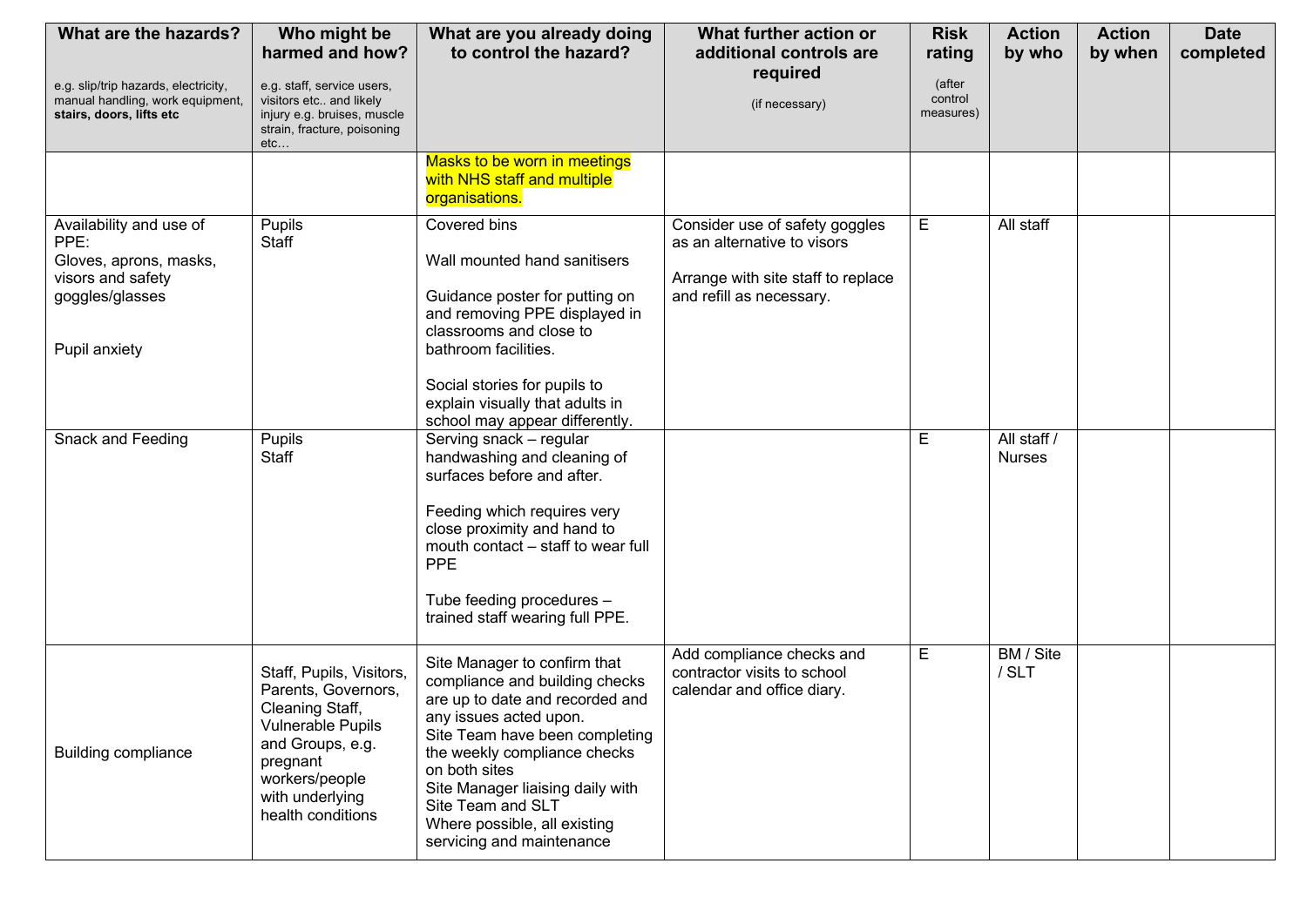| What are the hazards?<br>e.g. slip/trip hazards, electricity,<br>manual handling, work equipment,<br>stairs, doors, lifts etc | Who might be<br>harmed and how?<br>e.g. staff, service users,<br>visitors etc and likely<br>injury e.g. bruises, muscle                                                                  | What are you already doing<br>to control the hazard?                                                                                                                                                                                                                                                                                                                                                                                                  | What further action or<br>additional controls are<br>required<br>(if necessary)                                               | <b>Risk</b><br>rating<br>(after<br>control<br>measures) | <b>Action</b><br>by who | <b>Action</b><br>by when | <b>Date</b><br>completed |
|-------------------------------------------------------------------------------------------------------------------------------|------------------------------------------------------------------------------------------------------------------------------------------------------------------------------------------|-------------------------------------------------------------------------------------------------------------------------------------------------------------------------------------------------------------------------------------------------------------------------------------------------------------------------------------------------------------------------------------------------------------------------------------------------------|-------------------------------------------------------------------------------------------------------------------------------|---------------------------------------------------------|-------------------------|--------------------------|--------------------------|
|                                                                                                                               | strain, fracture, poisoning<br>$etc.$ .<br>Possible/increase-<br>ed risk of infection/<br>legal, financial and<br>reputational risk -<br>not ensuring the<br>building is safe for<br>use | schedules have been maintained<br>with the approved contractors.<br>Contractors have been instructed<br>to contact Site Manager / School<br>Business Manager to co-ordinate<br>access<br>Site staff/SLT to decide if any<br>area/s of the school need a more<br>intensive clean prior to opening<br>or seek advice from DoE or other<br>authoritative body if needed.<br>Updated fire and invacuation<br>procedures in place.<br><b>Updated PEEPS</b> |                                                                                                                               |                                                         |                         |                          |                          |
| BAME, pregnant,<br>vulnerable staff/visitors.                                                                                 | Greater risk of<br>getting the infection,<br>experiencing more<br>severe symptoms<br>and higher rates of<br>death. (.gov.uk)                                                             | Enhanced cleaning procedures<br>in school.<br>Hand sanitiser readily available.<br>Staff and visitors to wear face<br>masks in public areas of school.<br>Minimising contact between<br>groups - bubbles, entry/exit<br>points.<br>PPE available and actively<br>encouraged.                                                                                                                                                                          | Opportunity to discuss avoiding<br>high risk tasks eg. intimate care<br>Individual risk assessments<br>completed as required. | E                                                       | <b>SLT</b>              |                          |                          |